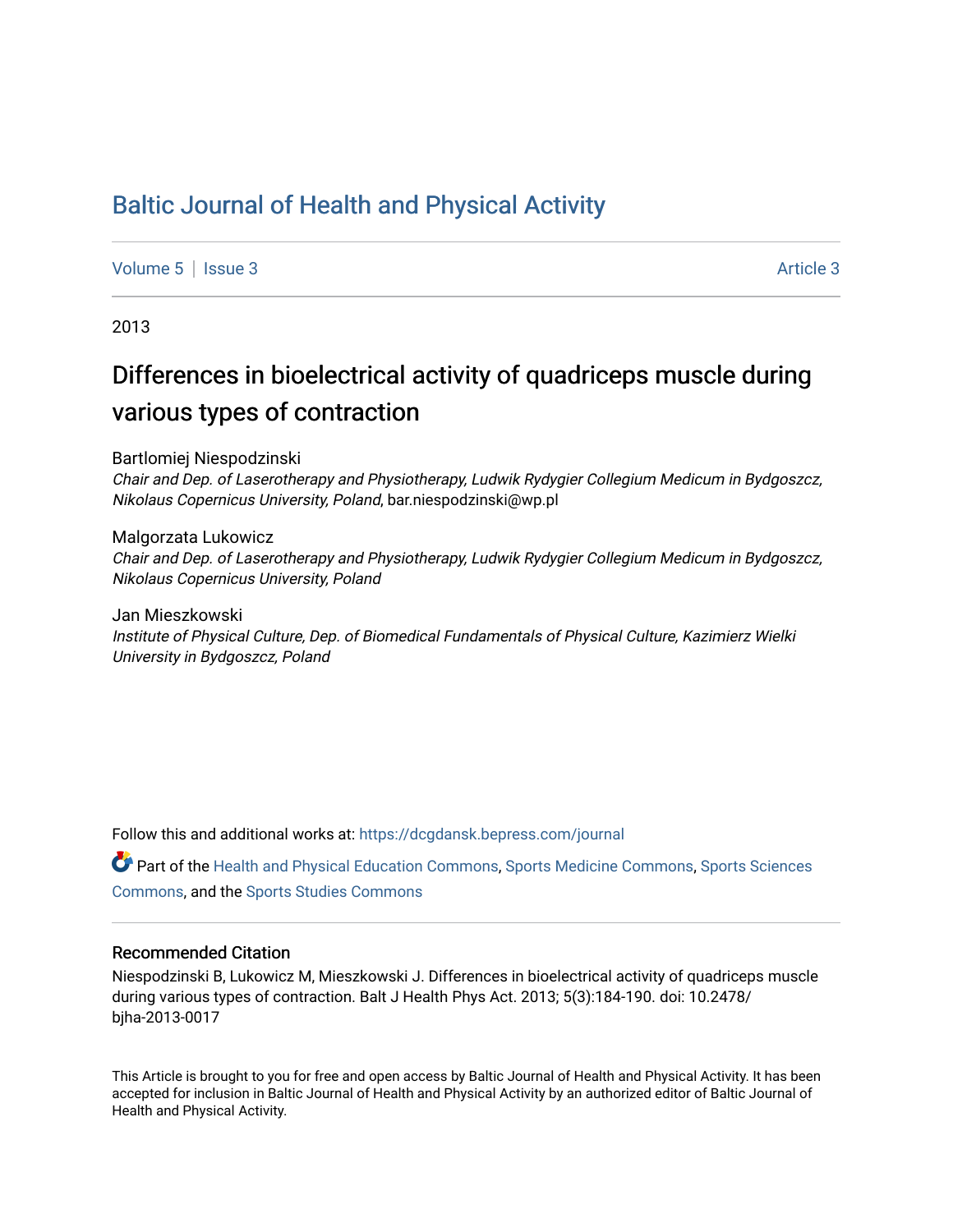

DOI: 10.2478/bjha-2013-0017

|                                                                                                                                                                                                           | Differences in bioelectrical activity of quadriceps<br>muscle during various types of contraction                                                                                                                                                                                                                                                                                                                                                                                                                             |
|-----------------------------------------------------------------------------------------------------------------------------------------------------------------------------------------------------------|-------------------------------------------------------------------------------------------------------------------------------------------------------------------------------------------------------------------------------------------------------------------------------------------------------------------------------------------------------------------------------------------------------------------------------------------------------------------------------------------------------------------------------|
| Authors' Contribution:<br>A - Study Design<br>B - Data Collection<br>C - Statistical Analysis<br>D - Data Interpretation<br>E - Manuscript Preparation<br>F - Literature Search<br>G - Funds Collection   | Bartlomiej Niespodzinski <sup>1 (A, B, C, D, E, F)</sup> , Malgorzata Lukowicz <sup>1 (A, D, E)</sup> ,<br>Jan Mieszkowski <sup>2 (B, E, F)</sup>                                                                                                                                                                                                                                                                                                                                                                             |
|                                                                                                                                                                                                           | Ludwik Rydygier Collegium Medicum in Bydgoszcz, Nikolaus Copernicus University,<br>Chair and Dep. of Laserotherapy and Physiotherapy, Poland<br><sup>2</sup> Institute of Physical Culture, Dep. of Biomedical Fundamentals of Physical Culture,<br>Kazimierz Wielki University in Bydgoszcz, Poland                                                                                                                                                                                                                          |
|                                                                                                                                                                                                           | Key words: electromyography, quadriceps muscle, muscle fatigue, muscle contrac-<br>tion.                                                                                                                                                                                                                                                                                                                                                                                                                                      |
|                                                                                                                                                                                                           | <b>Abstract</b>                                                                                                                                                                                                                                                                                                                                                                                                                                                                                                               |
| <b>Background:</b>                                                                                                                                                                                        | The aim of the study was to estimate differences in bioelectrical activity between rec-                                                                                                                                                                                                                                                                                                                                                                                                                                       |
| <b>Material/Methods:</b>                                                                                                                                                                                  | tus femoris (RF) and vastus medialis (VM) muscles of each lower limb.<br>29 female and 18 male adult subjects participated in the study. Each subject per-<br>formed the following quadriceps contractions with each lower limb: concentric, iso-<br>metric, eccentric and 30-sec. long maximal voluntary isometric contraction. 3 parame-<br>ters were obtained in surface electromyography (SEMG): mean RMS amplitude                                                                                                       |
|                                                                                                                                                                                                           | (RMS), mean percentage value of maximal voluntary contraction (%MVC) and mean<br>frequency (MF).<br>Results:   RF occurred to have a lower percentage activity (-28.43%) and absolute amplitude (-<br>36.57%) value than VM during all three basic forms of contraction against gravity.<br>Except the RMS values for concentric contraction, all the mentioned parameters were<br>significantly different. In contrast, RF had a higher MF rate than VM. Differences were<br>at the mean level of 22.57% for all activities. |
| <b>Conclusions:</b>                                                                                                                                                                                       | There are no differences in SEMG of quadriceps muscle between both lower limbs.<br>VM and RF differ from each other in RMS, %MVC and MF during all types of studied<br>contractions.                                                                                                                                                                                                                                                                                                                                          |
| Word count: 2,156                                                                                                                                                                                         |                                                                                                                                                                                                                                                                                                                                                                                                                                                                                                                               |
| Tables: 3<br>Figures: 1<br>References: 24                                                                                                                                                                 | Received: January 2013<br>Accepted: August 2013<br>Published: October 2013                                                                                                                                                                                                                                                                                                                                                                                                                                                    |
| Corresponding author:<br>Bartłomiej Niespodziński<br>Chair and Department of Laserotherapy and Physiotherapy,<br>ul. M. Curie-Skłodowskiej 9; 85-094 Bydgoszcz, Poland<br>E-mail: bar.niespodzinski@wp.pl | Ludwik Rydygier Collegium Medicum in Bydgoszcz, Nikolaus Copernicus University                                                                                                                                                                                                                                                                                                                                                                                                                                                |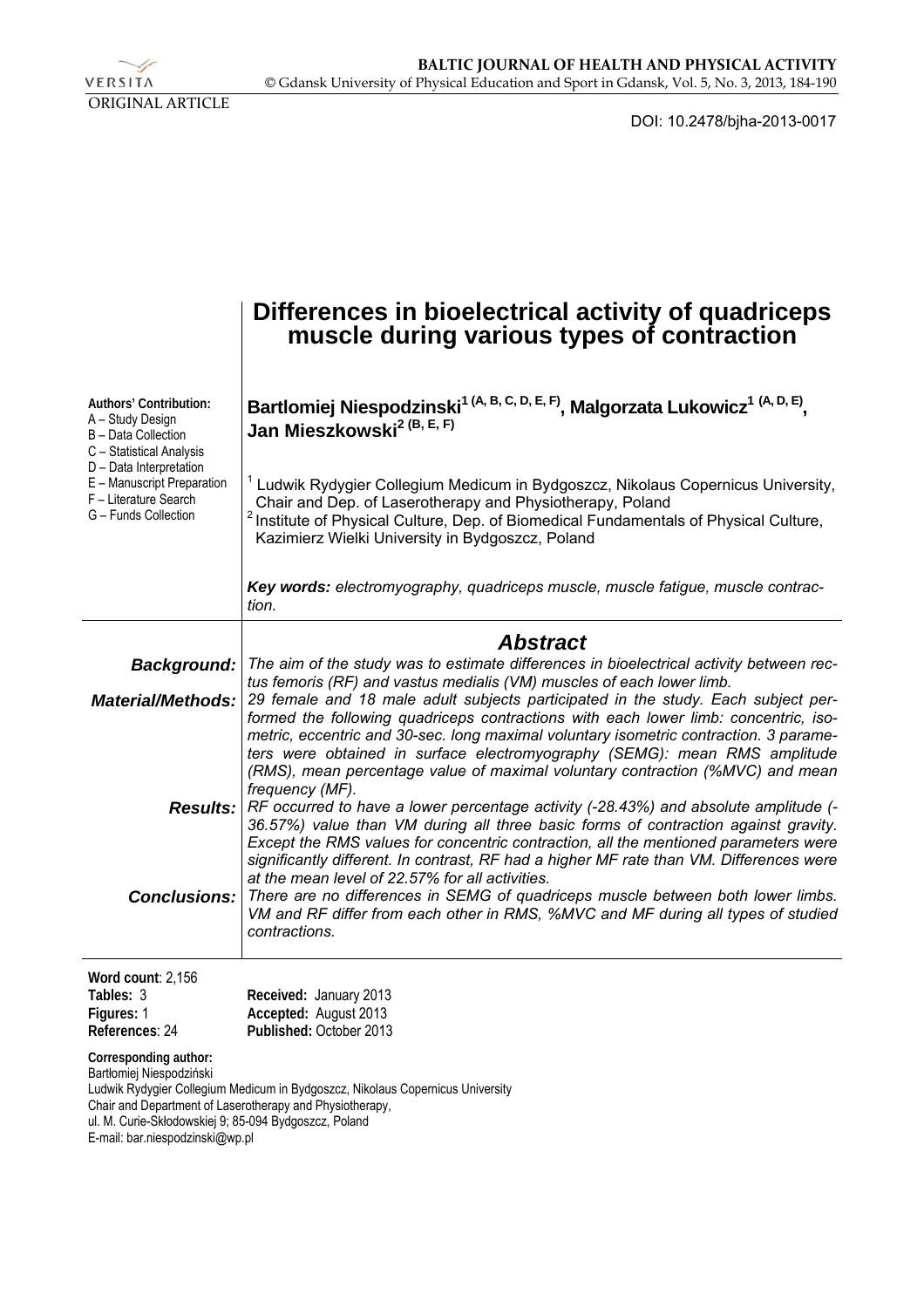## **Introduction**

The quadriceps femoris is a well known and often studied muscle. When it comes to evaluating its function, the most common method is dynamometric measurements [1] of a knee torque. A drawback of this method is that it estimates overall muscle activity upon this particular joint. It cannot be distinguished which part of the quadriceps is more active than another or if there occurred a pathological disbalance leading to osteoarthrotic changes [2].

One of the methods that cope with this issue is surface electromyography (SEMG). Currently there is more and more research on the quadriceps muscle using this method, especially in pathological conditions [3, 4, 5, 6] or to improve performance [7]. However, the nature of bioelectrical signals is still insufficiently understood even under normal conditions. Therefore the authors of this paper attempt to highlight the main differences in quadriceps femoris heads activity.

The aim of this study was to determie the differences in bioelectrical activity of vastus medialis and rectus femoris under various types of contraction among healthy subjects and also between the dominant and contralateral lower limb.

## **Material and methods**

#### *Participants*

47 healthy young adults (23.4 ±1.5 years) participated in the study, 29 women and 18 men. 28 of them had domination of the left lower limb (based on kicking preference) and the for the remaining 19 it was the right limb. All participants were students who declared lack of any regular sport activity. The characteristics of the group are shown in Table 1. All of them gave their informed consent.

|            | Min   | Max   | Mean   | <b>Standard deviation</b> |
|------------|-------|-------|--------|---------------------------|
| Age        | 20    | 28    | 23.42  | 1.46                      |
| Height     | 151   | 191   | 174.04 | 8.21                      |
| Weight     | 42    | 102   | 67.68  | 13.73                     |
| <b>BMI</b> | 17.21 | 31.28 | 22.21  | 3.41                      |

Table 1. Characteristics of the studied group

## *Measures*

Two muscles were taken into consideration: vastus medialis (VM) and rectus femoris (RF). They were chosen because of their morphological and functional diversity [8, 9].

All SEMG measurements were performed on a resistance training chair. Each volunteer was sitting in a position in which their torso was leaned back and created an angle of  $\sim 90^{\circ}$  with the thighs. The pelvis was stabilized with a strap belt. Shanks of the lower limbs loosely hanged down.

The participants' skin was prepared according to SENIAM organization [10] including hair shaving, abrasion and clearance with alcohol and electrode placement.

Two electrodes were applied on the RF muscle in half-distance between anterior spina iliaca superior and a superior edge of the patella, next 2 for VM were placed at 4/5 on the line between the anterior spina iliaca superior and the joint space in front of the anterior border of the medial ligament. The reference electrode was applied to skin above the patella. The size of active area of each round–shaped Ag/AgCl electrode had 1 cm in diameter. The electrodes were produced by Sorimex (Poland).

Acquired electromyography signal was amplified, rectified and smoothed with Root Mean Square (RMS) by 50 ms window and normalized by MVC (300 ms window). All these operations were done by Noraxons MyoTrace 400 – 4-channel device and MyoResearch XP Master Edition software (USA). Parameters of the used EMG device are 20-500 Hz high and low pass filters, resolution of 16 bit and the 1000 sampling rate on each channel.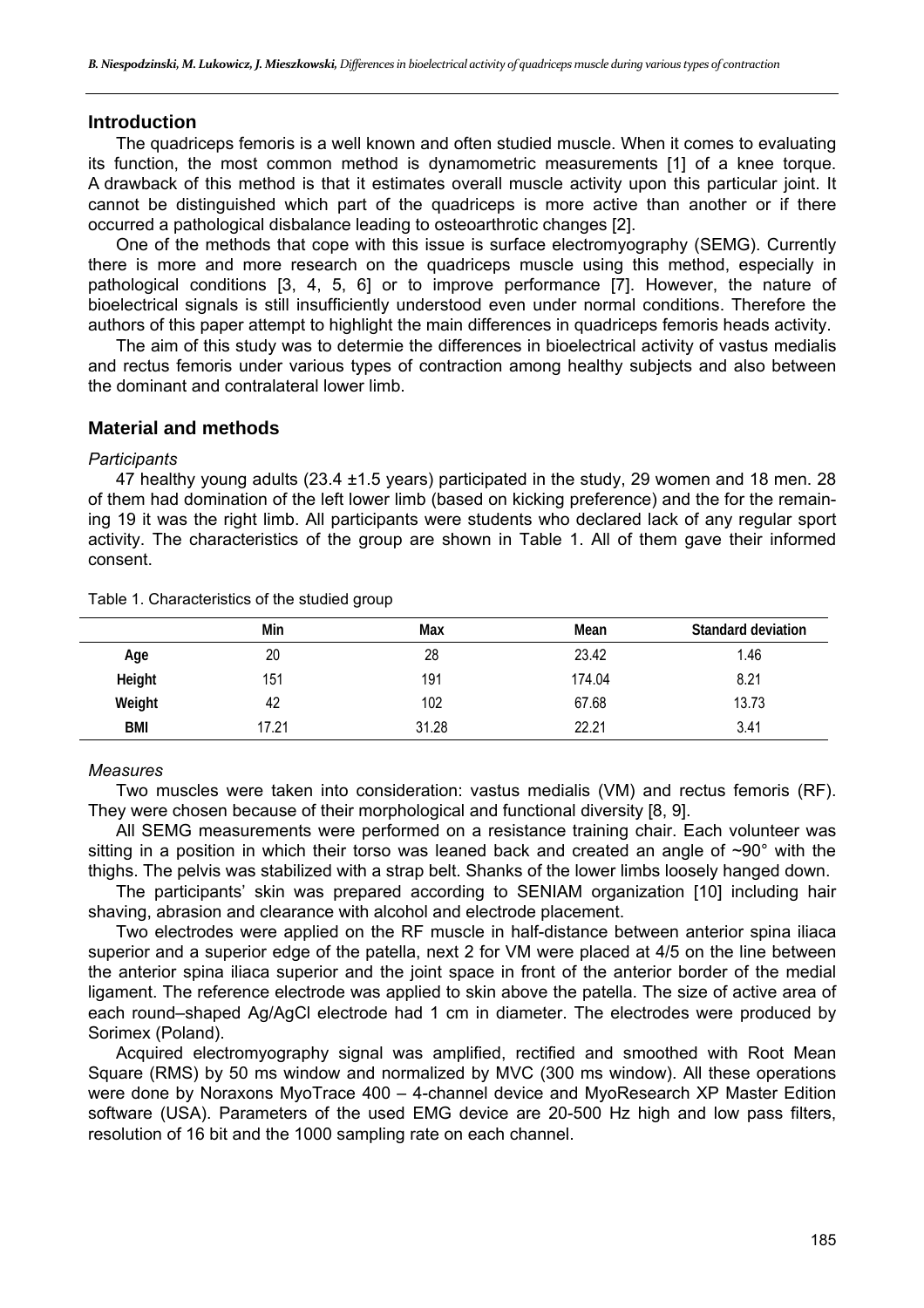## *Procedure*

Both quadriceps muscles were examined in a random order. The SEMG signals of the studied muscles were acquired during the following tasks:

- rest activity (5 sec.)
- concentric contraction against gravity (3 sec.)
- isometric contraction against gravity (3 sec.)
- eccentric contraction against gravity (3 sec.)
- maximal voluntary isometric contraction (30 sec.).

To better estimate muscle fatigue, the maximal voluntary isometric contraction (MVC) was divided into three 10-sec. consecutive time intervals: MVC1, MVC2, MCV3. The MVC was conducted for 60° of flexion because of its potential to develop maximal activity by both muscles [11, 12, 13].

From such prepared SEMG signal, the following parameters were taken into analysis: the mean percentage value of MVC (%MVC), the mean RMS value and the mean discharge frequency of motor units (MF).

#### *Statistical analysis*

Each variable was tested with Kolmogorov-Smirnov and Fisher-Snedecor tests to check a similarity to normal distribution and the homogeneity of variances respectively.

To find statistical significant differences in bioelectrical activity of the quadriceps muscle, the two-way ANOVA test was run. The following factors were considered: the lower limb (dominant, contralateral) and the muscle (vastus medialis, rectus femoris). All statistics were calculated with Statistica 10 softwere ver. 10.0.1011.7 by StatSoft Inc (USA).

## **Results**

All SEMG measurements showed some significant differences between the studied muscles but none between the limbs.

#### *Normalized Amplitude*

The amplitude measurements normalized by MVC showed that during concentric, isometric and eccentric contractions RF was less active than VM, i.e.  $-1.1$  pp (F = 5.8333, p = 0.017),  $-7.98$  pp (F = 27.596, p = 0.0000) and  $-3.03$  pp (F = 15.297, p = 0.0001), respectively.

In contrast to previous results, this parameter for MVC1 was significantly higher (3.7 pp,  $F = 5.1357$ ,  $p = 0.0244$ ) for RF. All normalized results are shown in Tab. 2.

|         | Activity [%MVC]        |                           |                                 |                          |                        |                       |                               |
|---------|------------------------|---------------------------|---------------------------------|--------------------------|------------------------|-----------------------|-------------------------------|
| Muscle  | Rest                   | Concentric<br>contraction | <b>Isometric</b><br>contraction | Eccentric<br>contraction | MVC <sub>1</sub>       | MVC <sub>2</sub>      | MVC <sub>3</sub>              |
| Dom. VM | 1.26                   | 6.09                      | 20.69                           | 9.68                     | 68.02                  | 71.68                 | 73.97                         |
|         | $(1.12)$ <sup>a*</sup> | $(3.52)$ <sup>a</sup>     | (12.17) <sup>a</sup>            | $(5.06)$ <sup>a</sup>    | $(11.5)$ <sup>a</sup>  | $(9.74)$ <sup>a</sup> | $(10.15)^a$                   |
| Con. VM | 1.48                   | 5.83                      | 22.42                           | 10.7                     | 68.39                  | 72.87                 | 72.98                         |
|         | $(1.11)$ a             | $(3.52)$ <sup>a</sup>     | (13.16) <sup>a</sup>            | $(7.22)$ <sup>a</sup>    | $(11.25)$ <sup>a</sup> | $(9.59)$ a            | $(9.68)$ <sup>a</sup>         |
| Dom. RF | 1.48                   | 4.95                      | 13.76                           | 7.32                     | 71.16                  | 72.39                 | 74.45                         |
|         | (1.03)a                | $(3.0)^{b}$               | $(7.65)^{b}$                    | $(4.61)^{b}$             | $(11.77)^{b}$          | $(8.44)$ <sup>a</sup> | $(8.99)$ a                    |
| Con. RF | 1.48<br>$(0.87)$ a     | 4.76<br>$(2.35)^{b}$      | 13.39<br>$(6.88)^{b}$           | $(3.78)^{b}$             | 72.65<br>$(10.89)^{b}$ | 74.32<br>$(8.12)$ a   | 72.4<br>$(7.32)$ <sup>a</sup> |

Table 2. Mean values (SD) of mean percentage value of MVC of each muscle and limb during each activity

*Dom. – dominant, con. – contralateral, VM – vastus medialis, RF – rectus femoris. \* Means in individual columns identified with the same letter did not differ significantly at p > 0.05.* 

#### *Absolute amplitude value*

The RMS amplitude results resembled those normalized by MVC (Tab. 3). However, only isometric and eccentric contractions showed significant differences. The mean amplitude for RM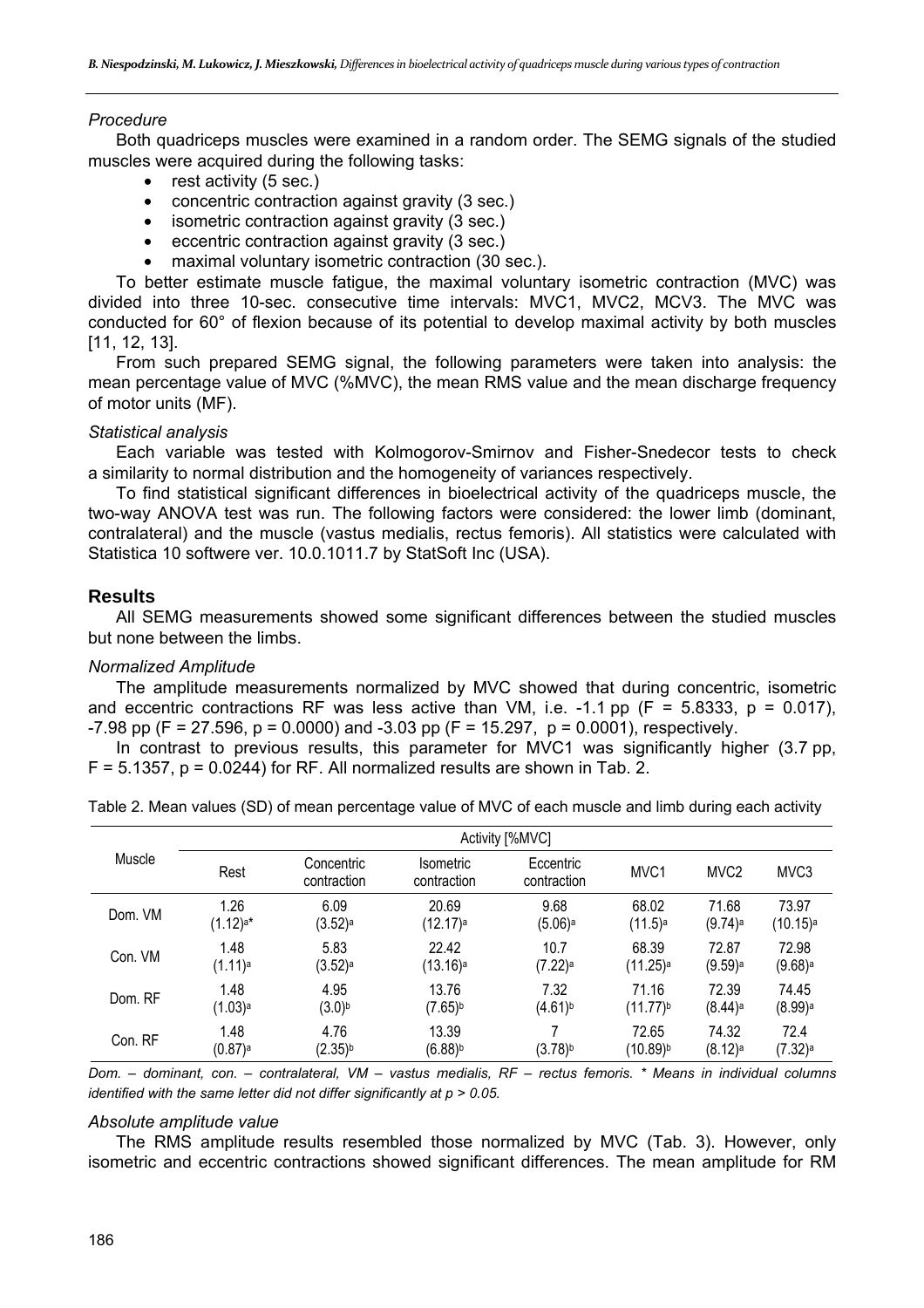was significantly lower than for VM in isometric  $(-40.7\%$ ,  $F = 31.311$ ,  $p = 0.0000$ ) and in eccentric  $(-32.43\%, F = 17.865, p = 0.0004)$ .

What is interesting, there was a tendency for 30. sec. MVC trail. For both dominant muscles (VM and RF), we observed a continuous increase in the RMS parameter during all the trail, whereas for contralateral muscles it reached its top value during the second 10. sec. interval (MVC2) and decreased in MVC3.

|         | Activity $[\mu V]$   |                           |                                 |                          |                        |                         |                        |
|---------|----------------------|---------------------------|---------------------------------|--------------------------|------------------------|-------------------------|------------------------|
| Muscle  | Rest                 | Concentric<br>contraction | <b>Isometric</b><br>contraction | Eccentric<br>contraction | MVC1                   | MVC <sub>2</sub>        | MVC <sub>3</sub>       |
| Dom. VM | 2.11                 | 12.02                     | 43.0                            | 19.68                    | 156.46                 | 162.31                  | 164.8                  |
|         | $(1.02)$ a*          | $(7.23)$ <sup>a</sup>     | (28.79) <sup>a</sup>            | $(3.21)$ <sup>a</sup>    | $(97.31)$ <sup>a</sup> | $(92.1)$ <sup>a</sup>   | $(89.12)$ <sup>a</sup> |
| Con. VM | 2.1                  | 9.72                      | 40.25                           | 17.75                    | 141.94                 | 152.2                   | 148.33                 |
|         | $(0.7)$ <sup>a</sup> | $(5.21)$ <sup>a</sup>     | $(23.02)^a$                     | $(9.83)$ <sup>a</sup>    | $(92.43)$ <sup>a</sup> | $(97.22)$ <sup>a</sup>  | $(89.56)$ <sup>a</sup> |
| Dom. RF | 2.39                 | 8.49                      | 24.6                            | 12.74                    | 155.07                 | 160.38                  | 162.5                  |
|         | (1.02)b              | $(5.23)$ <sup>a</sup>     | (13.55)b                        | $(7.9)^{b}$              | (106.66)a              | $(116.93)$ <sup>a</sup> | (107.95)ª              |
| Con. RF | 2.36                 | 9.47                      | 24.77                           | 12.55                    | 163.06                 | 164.73                  | 158.82                 |
|         | $(0.65)^{b}$         | $(8.72)$ <sup>a</sup>     | (12.99)b                        | $(7.55)^{b}$             | (147.62)a              | (142.22)a               | (134.17) <sup>a</sup>  |

Table 3. Mean values (SD) of mean RMS value of each muscle and limb during each activity

*Dom. – dominant, con. – contraleral, VM – vastus medialis, RF – rectus femoris.\* Means in individual columns identified with the same letter did not differ significantly at p > 0.05.*

#### *Mean frequency discharges*

In this particular parameter, we did not consider resting activity, because of its noise asynchronous discharges. In all other activities, there were significant differences between muscles but none between lower limbs. RF muscle proved to have a higher discharge rate than VM. For concentric, isometric and eccentric contractions of RF it was about 23% higher than for VM (F = 66.984, p = 0.0000; F = 105.84, p = 0.0000; F = 54.778, p = 0.0000 respectively). For MVC trial results were similar but the difference decreased gradually during the task from 27.8%  $(F = 120.36, p = 0.0000)$  in MVC1, through 20.6% (F = 65.108, p = 0.0000) in MVC2, down to 16.8% (F =  $66.984$ , p = 0.0000). Moreover, the frequency of the RF muscle during the 30 sec. MVC trial decreased more than that of VM muscle. All the mentioned results are shown in Fig. 1.



Fig. 1. Mean frequencies during each form of activity of vastus medialis and rectus femoris muscles of each limb *Legend: Dom. – dominant, con. – contralateral, VM – vastus medialis, RF – rectus femoris. \*Means in individual columns identified with the same letter did not differ significantly at p > 0.05*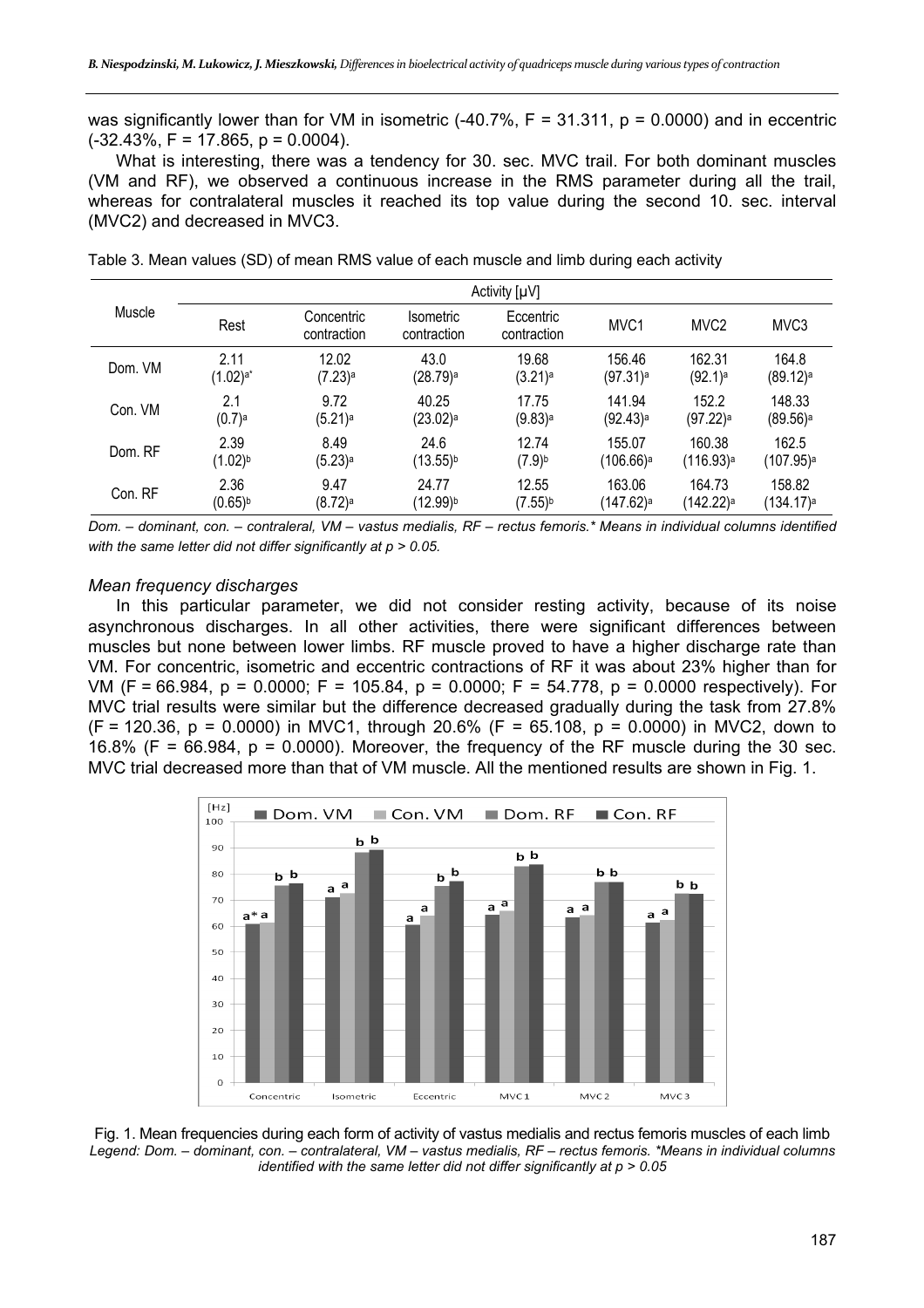## **Discussion**

#### *Main findings*

Our study showed that there were no significant differences between the dominant and the contralateral lower limb in bioelectrical activity during isolated motor tasks. It agrees with recent study of Carpes et al. [14]. As is well known, RF and VM differ morphologically and functionally. In academic textbooks [15, 16], it says that the VM muscle consists of more fast twitch fibers than the slow ones, which gives the muscle mainly a phase function. Conversely, the RF muscle seems to have more slow twitch fibers and slow motor units than the fast ones.

According to our study and some other authors, the above statement cannot be regarded as true [17, 18, 19]. The frequency parameter in SEMG depends mainly on conduction velocity of motor units [20]. It means that fast twitch fibers have a higher discharge rate than slow ones. In our study, we achieved higher MF values for RF than for the VM muscle during each activity. This also explains why the reduction of MF was greater in RF than in VM.

#### *Fatigue*

For this study, a special 30-sec. MVC task was processed. These specific conditions of prolonged isometric contraction were chosen to determine the SEMG fatigue image of these two muscles. Such a kind of contraction could be performed only by healthy subjects without knee joint injuries or cardiovascular disorders. Górski et al. [21] described a similar condition of the quadriceps muscle during 30 secs., but in that cause, it was a contraction elicited by 50 Hz electric stimulation. Under this conditions, energy needed to complete the trial mainly came from phosphocreatine and glucose. Because of the isometric character of contraction, most of glucose undergoes anaerobic glycolysis. In such muscle work, muscle pump does not occur and some of the blood vessels are closed; therefore, it is impossible to supply substrates needed to produce energy from the external environment of muscle cell. In this case, the energy is produced by internal resources: the mentioned phosphocreatine and muscle glycogen. In consequence, the contraction is mainly made by fast twitch motor units.

During prolonged or repeated contractions, an increase in the amplitude and a decrease in the frequency can be observed in SEMG survey [19, 22, 23]. This phenomenon is caused by a reduction in the conduction velocity of motor units. Muscles, when they are greatly active, produce lactic acid, which increases acidity of the intracellular environment. This has a direct influence on the conduction velocity. However, the relation between conduction velocity and a decrease in MF is not commensurate. Therefore, it is likely that there are more conditions which determine this phenomenon [22].

One of them might be greater contribution in activity of slow motor units after fatigue of the fast ones. Other one is probably temporal synchronization of active motor units.

The mentioned before increase in the amplitude combined with the increase in MF was explained by De Luca in 1979 [22]. According to this scientist, the reason for this lies in a shift of the power spectrum in lower frequencies, which makes tissues between an electrode and the muscle to act as a low-pass filter. In consequence, electrodes receive much more value of signal.

## *Activation level*

We achieved the highest activity of the quadriceps muscle during isometric contractions against gravity. Next one was eccentric and then concentric contractions. It was expressed by all three studied parameters (%MVC, RMS, MF). Results of isometric contraction are very similar to these achieved by Bowyer et al. [24]. He investigated that during straight leg rise of the dominant leg (with 3 sec. of quadriceps isometric contraction) the average activation level of vastus medialis oblique was at 20.3% for females and 24.7% for males. In our study it reached the mean level of 20.6% for both genders.

Beltman et al. [11] in their study investigated the activation pattern of the quadriceps muscle during each form of maximal contraction using Interpolation Twitch Technique (ITT). The author achieved significantly higher knee torque for lengthening and isometric than for shortening contractions, but none between the two first ones. The activation level looked different for maximal isometric and dynamic contractions (60°/sec.). Eccentric contraction reached the lowest activation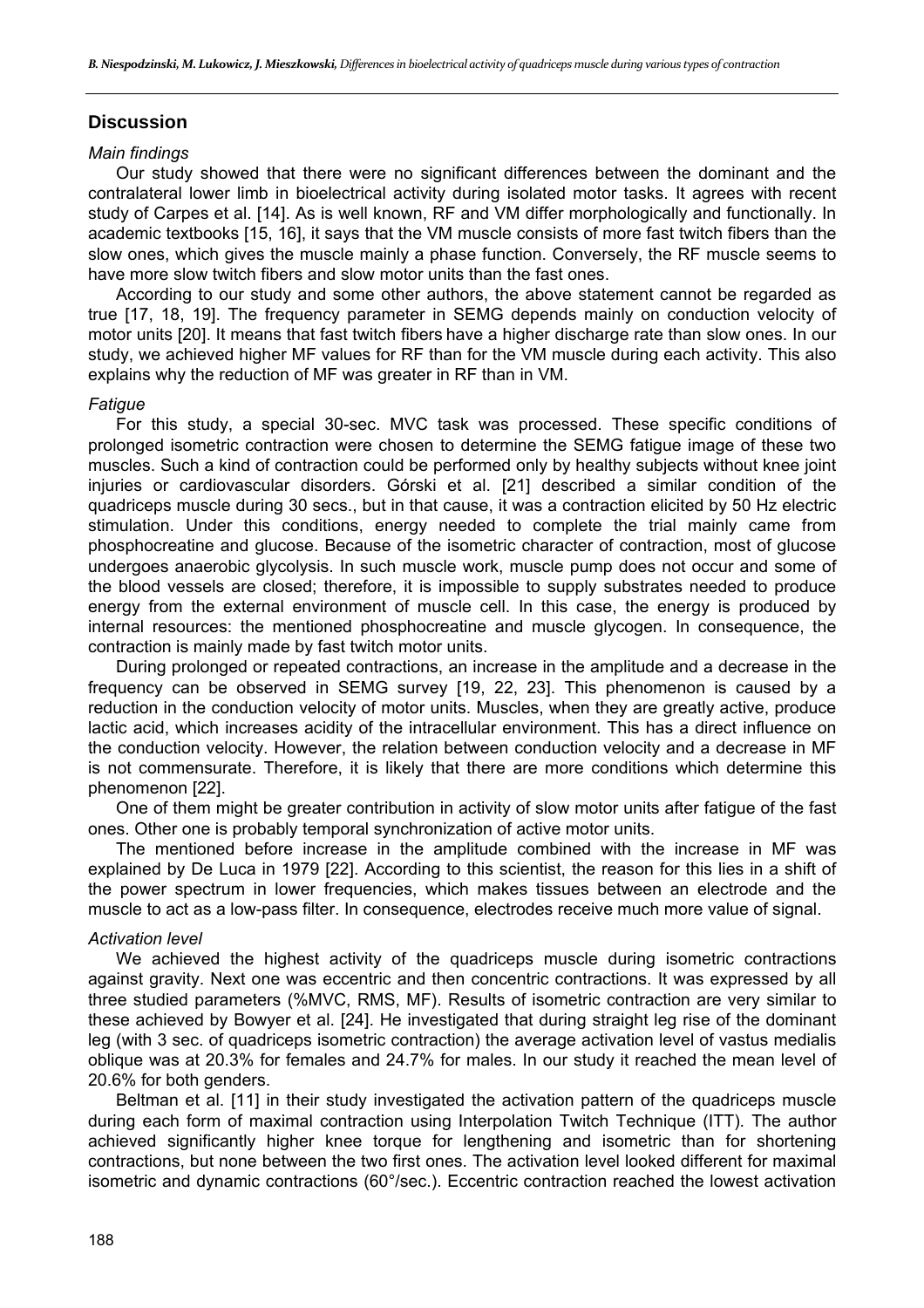ratio in comparison to others. It must be pointed that the author used a dynamometric method to evaluate the maximal activation, not SEMG. In such a case it is hard to compare it to our results.

As we can see, not many studies describe the bioelectrical activity of the quadriceps muscle among healthy subjects. It should be pointed that it is crucial to understand the mechanisms of non-pathological state, before we can measure and evaluate clinical cases.

## *Limitations*

The main limitation of this particular study is lack of associated isokinetic measurements. We recommend further research including both methods to estimate a correlation between SEMG and torque.

## **Conclusions**

The rectus femoris muscle has a higher mean frequency among healthy people during all forms of contractions against gravity and MVC than vastus medialis. There are no significant differences in bioelectrical activity of the quadriceps muscle between limbs in healthy adult subjects. None of the types of the quadriceps muscle contractions against gravity required more than 25% of MVC. Vastus medialis has higher amplitude parameters than rectus femoris during anti-gravity contractions.

## *Ethical approval*

*Study was conducted according to the declaration of Helsinki and with assent of the Bioethical Committee of Ludwik Rydygier Collegium Medicum in Bydgoszcz of Nicolaus Copernicus University of Toruń nr KB 417/2011.* 

## **References**

- 1. Dreibati B, Lavet C, Pinti A, Poumarat G. Influence of electrical stimulation frequency on skeletal muscle and fatigue. Ann Phys Rehabil Med. 2010;53:266-277.
- 2. Wong YM, Ng G. Resistance training alters the sensimotor control of vasti muscles. J Electromyogr Kines. 2010;20:180-184.
- 3. Callaghan MJ, McCarthy CJ, Oldham JA. Elecromyographic fatique characteristics of the quadriceps in patellofemoral pain syndrome. Manual Ther. 2001;6(1):27-33.
- 4. McHugh MP, Tyler TF, Nicholas SJ, Browne MG, Gleim GW. Electromyographic Analysis of Quadriceps Fatigue After Anterior Cruciate Ligament Reconstruction. J Orthop Sports Phys Ther. 2001;31(1):25-32.
- 5. Drechsler WI, Cramp MC, Scott OM. Changes in muscle strength and EMG median frequency after anterior cruciate ligament reconstruction. Eur J Appl Physiol. 2006; 98:613-623.
- 6. Wong YM. Recording the vastii muscle onset timing as a diagnostic parameter for patellofemoral pain syndrome: Fact or fad? Phys Ther Sport. 2009;10:71-74.
- 7. Gondin J, Guette M, Ballay Y, Martin A. Electrostimulation Training Effects on Neural Drive and Muscle Architecture. Med Sci Sports Exer. 2005;37(8):1291-1299
- 8. Gollnick PD, Armstrong RB, Saubert CW, Piehl K, Saltin B. Enzyme activity and fibre composition in skeletal muscle of untrained and trained men. J Appl Physiol. 1972;33(3):312-319.
- 9. Travnik L, Pernuš F, Eržen I. Histochemical and morphometric characteristics of the normal human vastus medialis longus and vastus medialis obliquus muscles. J Anat. 1995;187:403-411.
- 10. Freriks B, Hermens HJ, Disselhorst-Klug C, Rau G. The Recommendations for Sensors and Sensor Placement Procedures for Surface ElectroMyoGraphy. In: European Recommendations for Surface ElectroMyoGraphy, results of the SENIAM project. Enschede, the Netherlands: Roessingh Research and Development; 1999, 13-25.
- 11. Beltman JGM, Sargeant AJ, van Mechelen W, De Haan A. Voluntary activation level and muscle fiber recruitment of human quadriceps during lengthening contractions. J Appl Physiol. 2004;97:619-626.
- 12. De Ruiter CJ, Kooistra RD, Paalman MI, de Haan A. Initial phase of maximal voluntary and electrically stimulated knee extension torque development at different knee angles. J Appl Physiol. 2004;97:1693- 1701.
- 13. Altenburg TM, De Haan A, Verdijk PW, Van Mechelen W, De Ruiter CJ. Vastus lateralis single motor unit EMG at the same absolute torque production at different knee angles. J Appl Physiol. 2009;107:80-89.
- 14. Carpes FP, Diedenthaeler F, Bini RR, Stefanyshyn D, Faria IE, Mota CB. Does leg preference affect muscle activation and efficiency? J Electromyogr Kines. 2010;20:1230-1236.